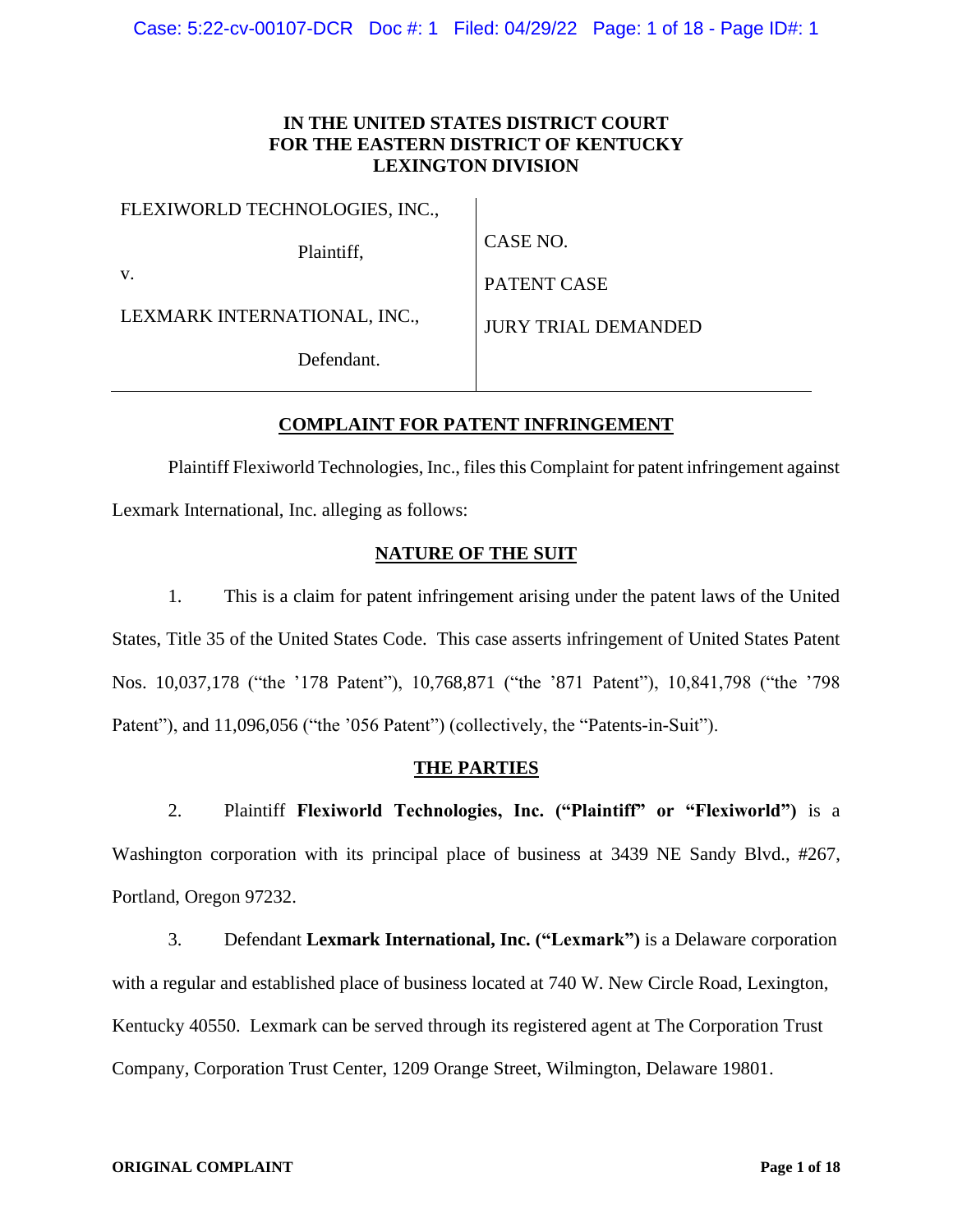## **JURISDICTION AND VENUE**

4. This action arises under the patent laws of the United States, 35 U.S.C. § 101, et seq. This Court's jurisdiction over this action is proper under the above statutes, including 35 U.S.C. § 271, et seq., 28 U.S.C. § 1331 (federal question jurisdiction) and § 1338 (jurisdiction over patent actions).

5. Lexmark is subject to personal jurisdiction in this Court. In particular, this Court has personal jurisdiction over Lexmark because Lexmark, directly and through its subsidiaries, divisions, groups, or distributors, has sufficient minimum contacts with this forum as a result of business conducted within the Commonwealth of Kentucky and/or pursuant to Fed. R. Civ. P. 4(k)(2). Furthermore, Lexmark is headquartered in this District. Furthermore, on information and belief, Lexmark has engaged in continuous, systematic, and substantial activities within this State, including substantial marketing and sales of products within this Commonwealth and this District. Furthermore, on information and belief, this Court has personal jurisdiction over Lexmark because Lexmark has committed acts giving rise to Flexiworld's claims for patent infringement within and directed to this District.

6. Furthermore, on information and belief, Lexmark has purposefully and voluntarily placed one or more infringing products into the stream of commerce with the expectation that they will be purchased and/or used by residents of this judicial District, including by directly and indirectly working with distributors, and other entities located in the Commonwealth of Kentucky, to ensure the accused products reach the Commonwealth of Kentucky and this judicial District.

7. Lexmark also maintains commercial websites accessible to residents of the Commonwealth of Kentucky and this judicial District, through which Lexmark promotes and facilitates sales of the accused products. For example, Lexmark's website https://lexmark.com is accessible to consumers in the United States, including those in the Commonwealth of Kentucky

### **ORIGINAL COMPLAINT Page 2 of 18**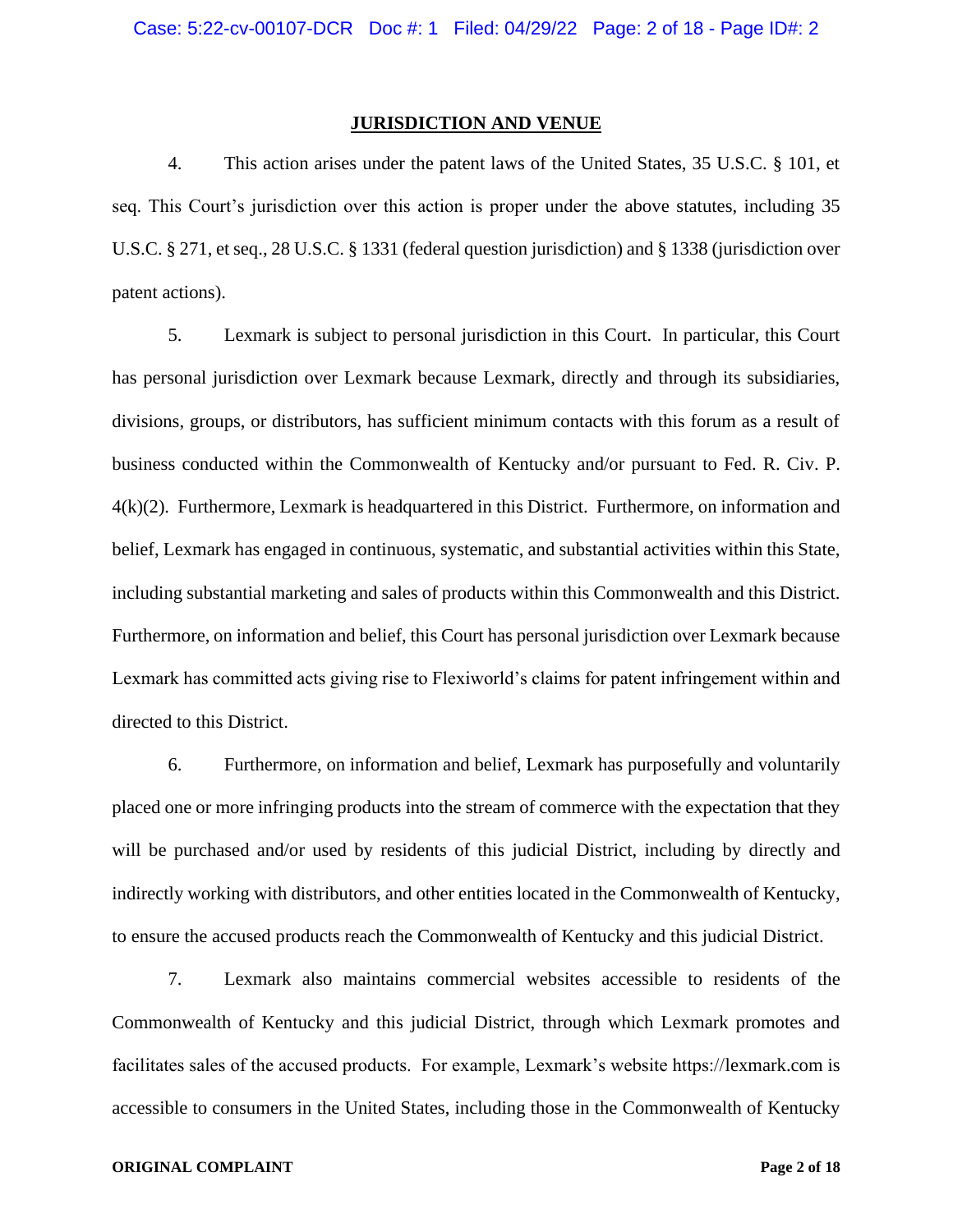### Case: 5:22-cv-00107-DCR Doc #: 1 Filed: 04/29/22 Page: 3 of 18 - Page ID#: 3

and this judicial District, where Lexmark supplies information about products that can be purchased and/or used in this judicial District, including the accused products identified herein.

8. This Court has general jurisdiction over Lexmark due to Lexmark's continuous and systematic contacts with the Commonwealth of Kentucky and this jurisdiction. Further, Lexmark is subject to this Court's jurisdiction because it has committed patent infringement in the Commonwealth of Kentucky and this jurisdiction. Thus, Lexmark has established minimum contacts with the Commonwealth of Kentucky and the exercise of jurisdiction would not offend traditional notions of fair play and substantial justice.

9. On information and belief, Lexmark has committed acts of infringement in this District and has one or more regular and established places of business within this District under the language of 28 U.S.C. § 1400(b). Lexmark maintains a permanent physical presence within the Eastern District of Kentucky, conducting business from at least its location at 740 W. New Circle Road, Lexington, Kentucky 40550. Thus, venue is proper in this District with respect to Lexmark under 28 U.S.C. § 1400(b).

10. In addition, on information and belief, venue is proper in this judicial district under 28 U.S.C. § 1391(b), (c) and 1400(b) because Lexmark has conducted and does conduct substantial business in this forum, directly and/or through subsidiaries, agents, representatives, or intermediaries, such substantial business including but not limited to: (i) at least a portion of the infringements alleged herein; (ii) purposefully and voluntarily placing one or more infringing products into the stream of commerce with the expectation that they will be purchased by consumers in this forum; or (iii) regularly doing or soliciting business, engaging in other persistent courses of conduct, or deriving substantial revenue from goods and services provided to individuals in Kentucky and in this judicial district.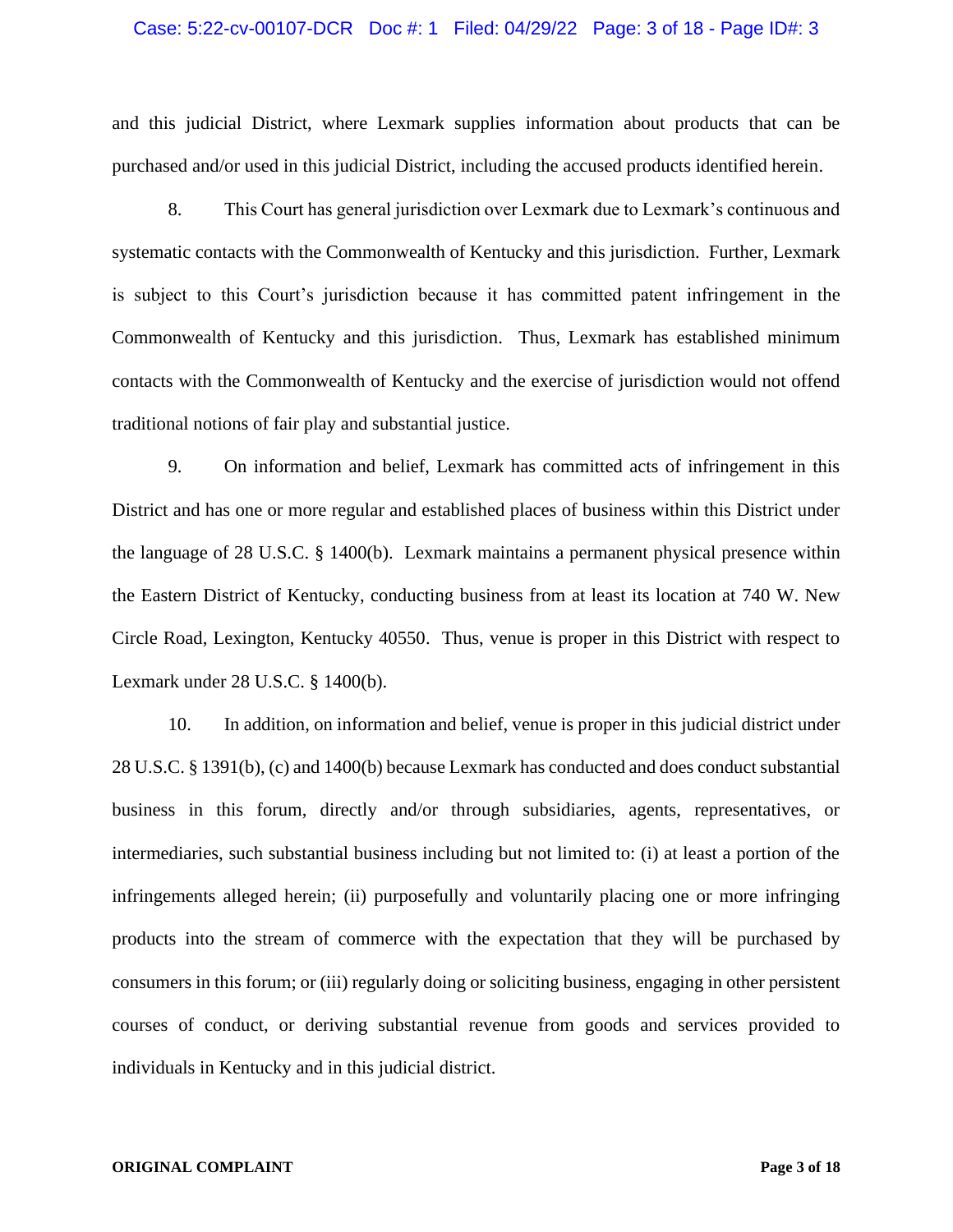11. Venue is therefore proper in the Eastern District of Kentucky pursuant to 28 U.S.C. § 1400(b).

# **FLEXIWORLD AND THE PATENTS-IN-SUIT**

12. Flexiworld is a pioneer and leading innovator in the field of pervasive wireless technologies.

13. Flexiworld was founded by American scientist and inventor William Ho Chang and is an innovator engaged in research and development of technologies for wireless applications and embedded solutions in short-range wireless (e.g., WiFi, Bluetooth) and mobile device markets.

14. Flexiworld has significantly contributed to the innovation of wireless devices such as mobile phones, notebooks, PDAs, digital cameras, wireless television, wireless printers, wireless audio devices, etc.

15. Flexiworld was voted the best early-stage company in the Pacific Northwest in 2002 and Flexiworld's business plan was also voted, consecutively, as the top 2 among the "Ten Best" in 2002 and in 2003 by the Business Journal in Silicon Valley, USA.

16. Flexiworld's innovative work and results have been widely recognized in the industry. The company's patents have been repeatedly forward cited by major technology companies worldwide.

17. Flexiworld has developed wireless applications and embedded solutions for the short-range wireless and mobile device market.

18. William H. Chang, one of the named co-inventors on the Patents-in-Suit, is the founder and President of Flexiworld. Mr. Chang has been granted over 88 United States patents and over 100 patents worldwide on his inventions.

#### **ORIGINAL COMPLAINT Page 4 of 18**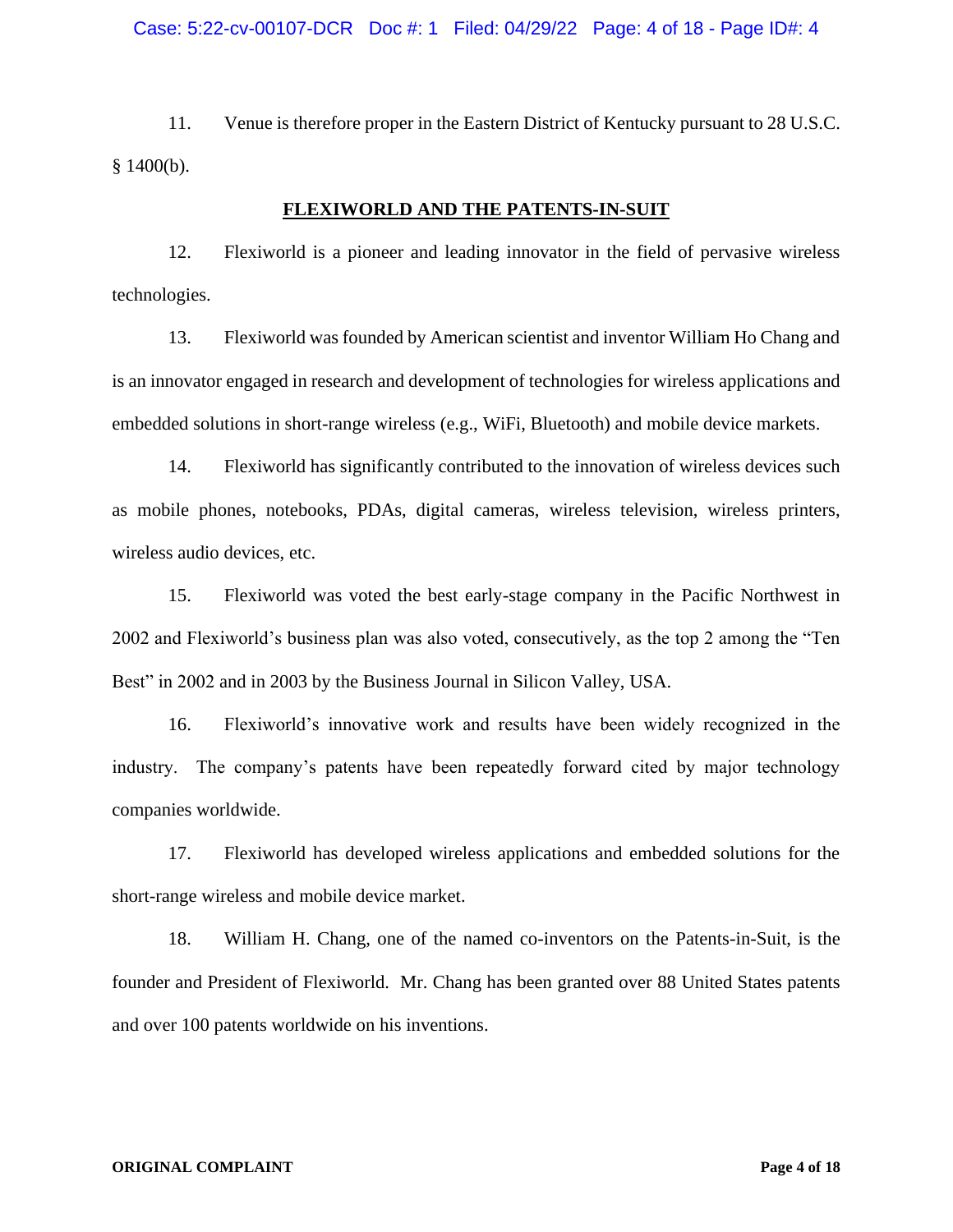19. Christina Ying Liu, one of the named co-inventors on the Patents-in-suit, is a Flexiworld shareholder. Ms. Liu has been granted over 65 United States patents and over 75 patents worldwide on her inventions.

## **The '178 Patent**

20. The '178 Patent, entitled "Wireless output devices or wireless controllers that support wireless device discovery for establishing wireless connectivity," duly and legally issued on July 31, 2018, from U.S. Patent Application No. 15/348,006, filed on November 10, 2016, naming William Ho Chang and Christina Ying Liu as the inventors. A true and correct copy of the '178 Patent is attached hereto as **Exhibit 1** and is incorporated by reference.

21. The '178 Patent claims patent-eligible subject matter under 35 U.S.C. § 101.

22. Flexiworld is the owner and assignee of all rights, title, and interest in and under the '178 Patent.

23. An assignment of the '178 Patent from inventors Chang and Liu to Flexiworld is recorded at the United States Patent and Trademark Office ("PTO") at Reel/Frame 042385/0202.

24. Flexiworld has standing to sue for infringement of the '178 Patent.

# **The '871 Patent**

25. The '871 Patent, entitled "Wireless output devices or wireless controllers for establishing wireless connectivity and for receiving digital content," duly and legally issued on September 8, 2020, from U.S. Patent Application No. 16/051,371, filed on July 31, 2018, naming William Ho Chang and Christina Ying Liu as the inventors. A true and correct copy of the '871 Patent is attached hereto as **Exhibit 2** and is incorporated by reference.

26. The '871 Patent claims patent-eligible subject matter under 35 U.S.C. § 101.

27. Flexiworld is the owner and assignee of all rights, title, and interest in and under the '871 Patent.

#### **ORIGINAL COMPLAINT Page 5 of 18**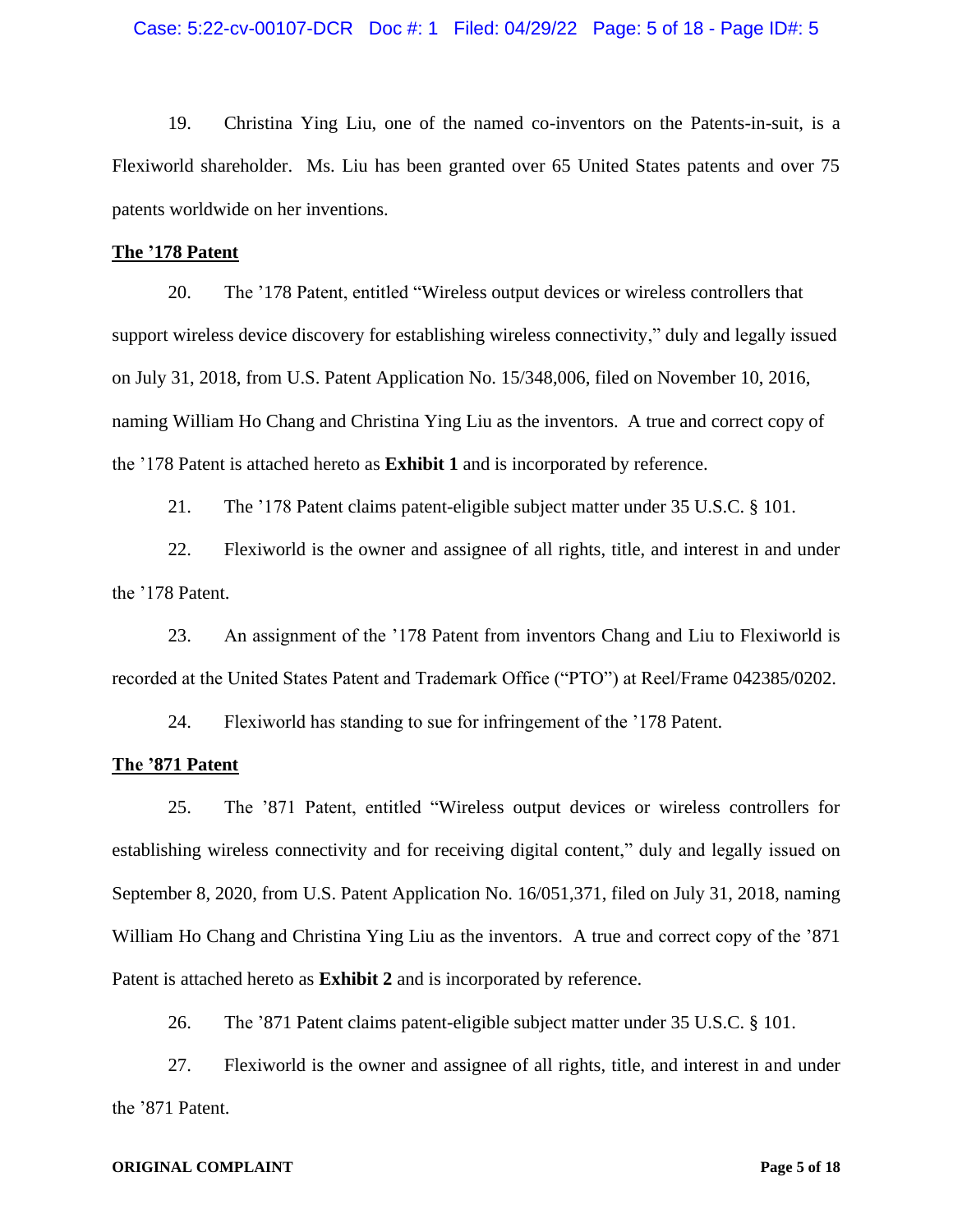## Case: 5:22-cv-00107-DCR Doc #: 1 Filed: 04/29/22 Page: 6 of 18 - Page ID#: 6

28. An assignment of the '871 Patent from inventors Chang and Liu to Flexiworld is at the PTO at Reel/Frame 046519/0534.

29. Flexiworld has standing to sue for infringement of the '871 Patent.

## **The '798 Patent**

30. The '798 Patent, entitled "Information apparatus or client software that wirelessly discovers, within short range, one or more output devices for establishing a wireless connection," duly and legally issued on November 17, 2020, from U.S. Patent Application No. 16/200,380, filed on November 26, 2018, naming William Ho Chang and Christina Ying Liu as the inventors. A true and correct copy of the '798 Patent is attached hereto as **Exhibit 3** and is incorporated by reference.

31. The '798 Patent claims patent-eligible subject matter under 35 U.S.C. § 101.

32. Flexiworld is the owner and assignee of all rights, title, and interest in and under the '798 Patent.

33. An assignment of the '798 Patent from inventors Chang and Liu to Flexiworld is recorded at the United States Patent and Trademark Office ("PTO") at Reel/Frame 042385/0202.

34. Flexiworld has standing to sue for infringement of the '798 Patent.

## **The '056 Patent**

35. The '056 Patent, entitled "Output devices, such as televisions, output controllers, or audio output devices, that are setup to wirelessly receive digital content from a digital content service over the internet or from a wireless information apparatus that is in the same network as the output devices," duly and legally issued on August 17, 2021, from U.S. Patent Application No. 16/557,593, filed on August 30, 2019, naming William Ho Chang and Christina Ying Liu as the

#### **ORIGINAL COMPLAINT Page 6 of 18**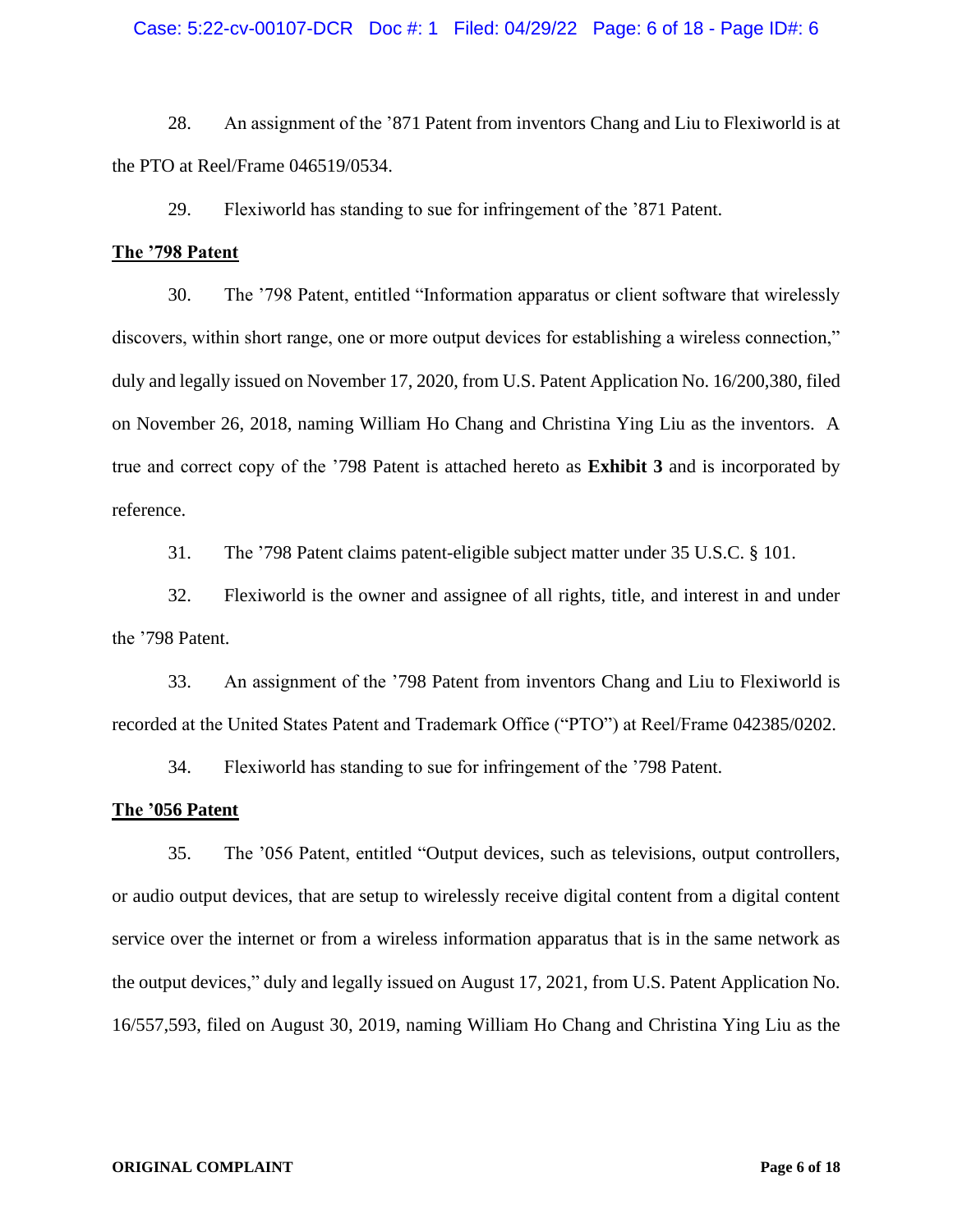# Case: 5:22-cv-00107-DCR Doc #: 1 Filed: 04/29/22 Page: 7 of 18 - Page ID#: 7

inventors. A true and correct copy of the '856 Patent is attached hereto as **Exhibit 4** and is incorporated by reference.

36. The '056 Patent claims patent-eligible subject matter under 35 U.S.C. § 101.

37. Flexiworld is the owner and assignee of all rights, title, and interest in and under the '056 Patent.

38. An assignment of the '056 Patent from inventors Chang and Liu to Flexiworld is recorded at the United States Patent and Trademark Office ("PTO") at Reel/Frame 057255/0274.

39. Flexiworld has standing to sue for infringement of the '056 Patent.

# **GENERAL ALLEGATIONS**

40. Lexmark has not obtained a license to any of the Patents-in-Suit.

41. Lexmark did not have Flexiworld's permission to make, use, sell, offer to sell, or import products or practice methods that are covered by one or more claims of any of the Patentsin-Suit.

42. Lexmark has made, used, sold, offered to sell, and/or imported into the United States products as claimed in each of the Patents-in-Suit.

43. Lexmark has infringed (literally and/or under the doctrine of equivalents), directly, indirectly, and/or through subsidiaries, agents, representatives, or intermediaries, one or more claims of each of the Patents-in-Suit by making, using, importing, testing, supplying, causing to be supplied, selling, and/or offering for sale in the United States wireless printers that infringe at least one claim of one or more of the Patents-in-Suit, including but not limited to Lexmark's Go Line series of wireless printers and those identified in **Exhibits 5-8** hereto (**"the Accused Wireless Printers"**).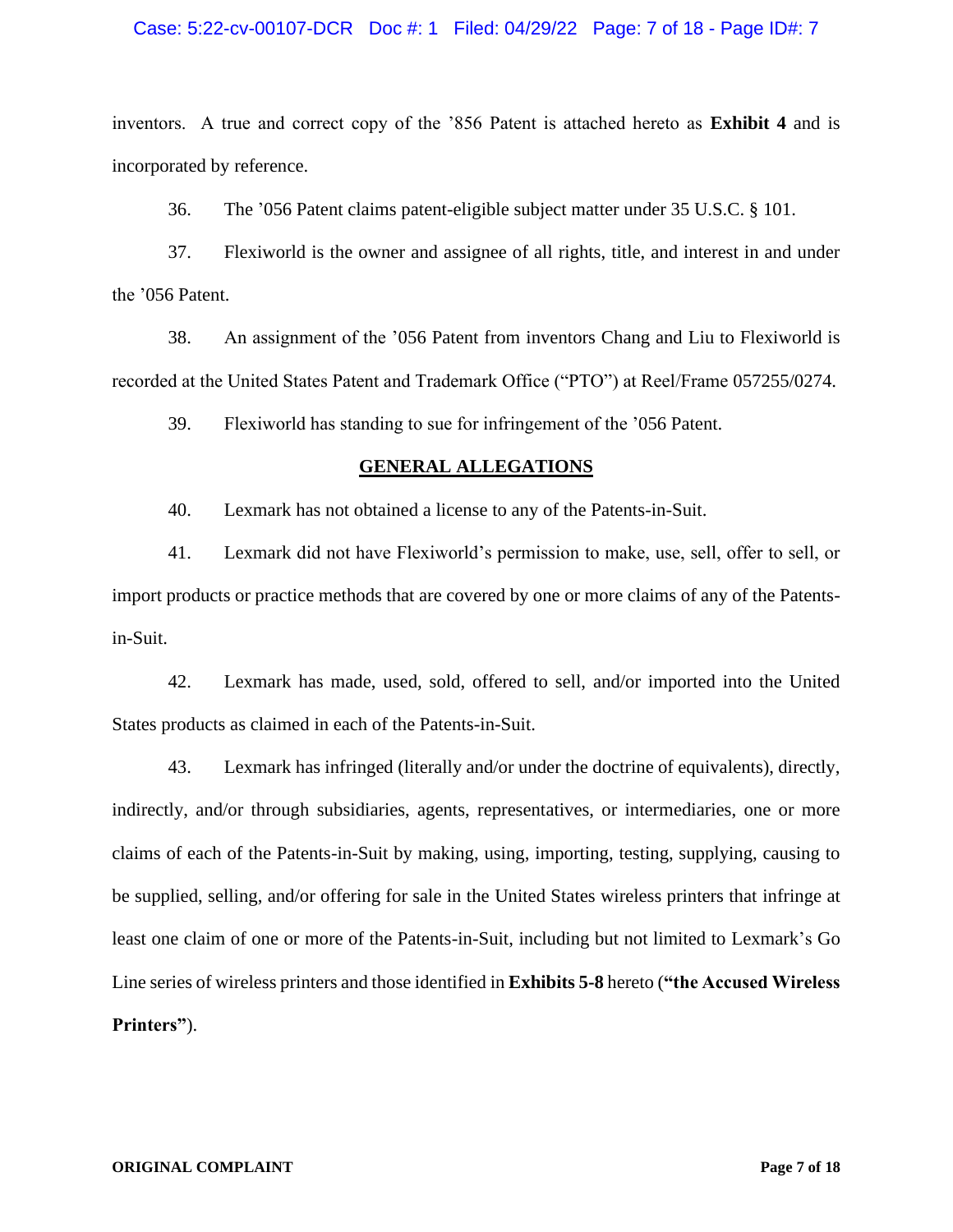### Case: 5:22-cv-00107-DCR Doc #: 1 Filed: 04/29/22 Page: 8 of 18 - Page ID#: 8

44. Lexmark has infringed (literally and/or under the doctrine of equivalents), directly, indirectly, and/or through subsidiaries, agents, representatives, or intermediaries, one or more of the Patents-in-Suit by making, using, selling, offering to sell, testing, supplying, causing to be supplied, and/or importing into the United States Lexmark's mobile print apps, including Lexmark's Mobile Print App, Mobile Assistant App, and those identified in **Exhibits 5 and 7** attached hereto (**"the Accused Lexmark Apps"**).

45. Lexmark has infringed (literally and/or under the doctrine of equivalents), directly, indirectly, and/or through subsidiaries, agents, representatives, or intermediaries, one or more claims of each of the Patents-in-Suit by making, using, importing, testing, supplying, causing to be supplied, selling, and/or offering for sale in the United States the Accused Wireless Printers and/or the Accused Lexmark Apps (collectively **"the Accused Products"**).

46. Lexmark's customers have directly infringed the Patents-in-Suit by using the Accused Products. Through its product manuals, website, and/or sales and marketing activities, Lexmark solicited, instructed, encouraged, and aided and abetted its customers to purchase and use the Accused Products in an infringing way.

47. Lexmark has been aware of Flexiworld since April 2002. For example, in an article about Flexiworld titled "Vancouver startup looks to revolutionize use of printers," Lexmark's manager of third-party alliances noted that "Flexiworld's concept is ahead of its time." *See*  **Exhibit 9**, Rogoway, Mike, *Vancouver startup looks to revolutionize the use of printers*, The Columbian (Apr. 18, 2002).

48. Lexmark saw promise in what Flexiworld was developing. Specifically, Lexmark's manager of third-party alliances was quoted as saying about Flexiworld: "They are doing things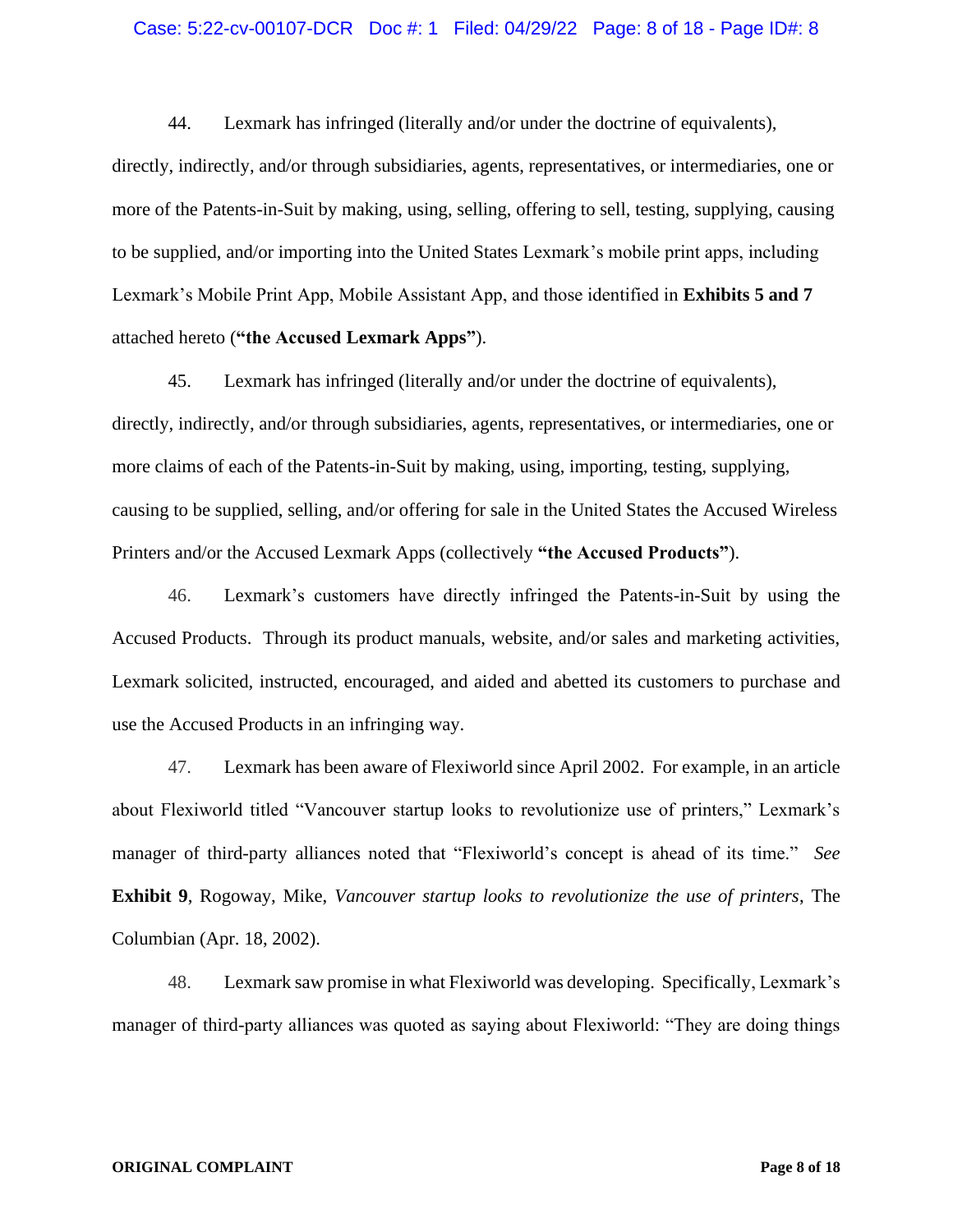## Case: 5:22-cv-00107-DCR Doc #: 1 Filed: 04/29/22 Page: 9 of 18 - Page ID#: 9

to help mobile devices be able to print things, and that is certainly something that has been lacking in the past. That's certainly an area that has a lot of room for invention there." *Id*.

49. On information and belief, Lexmark has had knowledge of the Patents-in-Suit since they issued.

50. Alternatively, Lexmark has had knowledge of at least the '178 Patent, the '871 Patent, and the '798 Patent at least since receipt of Flexiworld's July 23, 2021 notice letter, which identified these patents and the Accused Products as infringing these patents ("the July 23, 2021 Notice Letter").

51. By receiving such notice of infringement, Lexmark obtained a subjective belief that there is a high probability that the Accused Products infringe the Patents-in-Suit. Despite being put on notice of infringement, on information and belief Lexmark has not taken any actions to avoid the conduct alleged to infringe, has not responded to Flexiworld's notice letter to offer any assertion as to why the Accused Products do not infringe the Patents-in-Suit, and has not sought to remedy its infringements by offering to take a license. Lexmark's failure to act reflects deliberate actions to avoid learning that the Accused Products infringe the Patents-in-Suit and, more generally, a policy of not earnestly reviewing and respecting the intellectual property of others.

52. Lexmark's actions after learning of the Patents-in-Suit were with specific intent to cause infringement of one or more claims of each of the Patents-in-Suit.

53. Further discovery may reveal earlier knowledge of one or more of the Patents-in-Suit, which would provide additional evidence of Lexmark's specific intent, willful blindness, and/or willful infringement of the Patents-in-Suit.

#### **ORIGINAL COMPLAINT Page 9 of 18**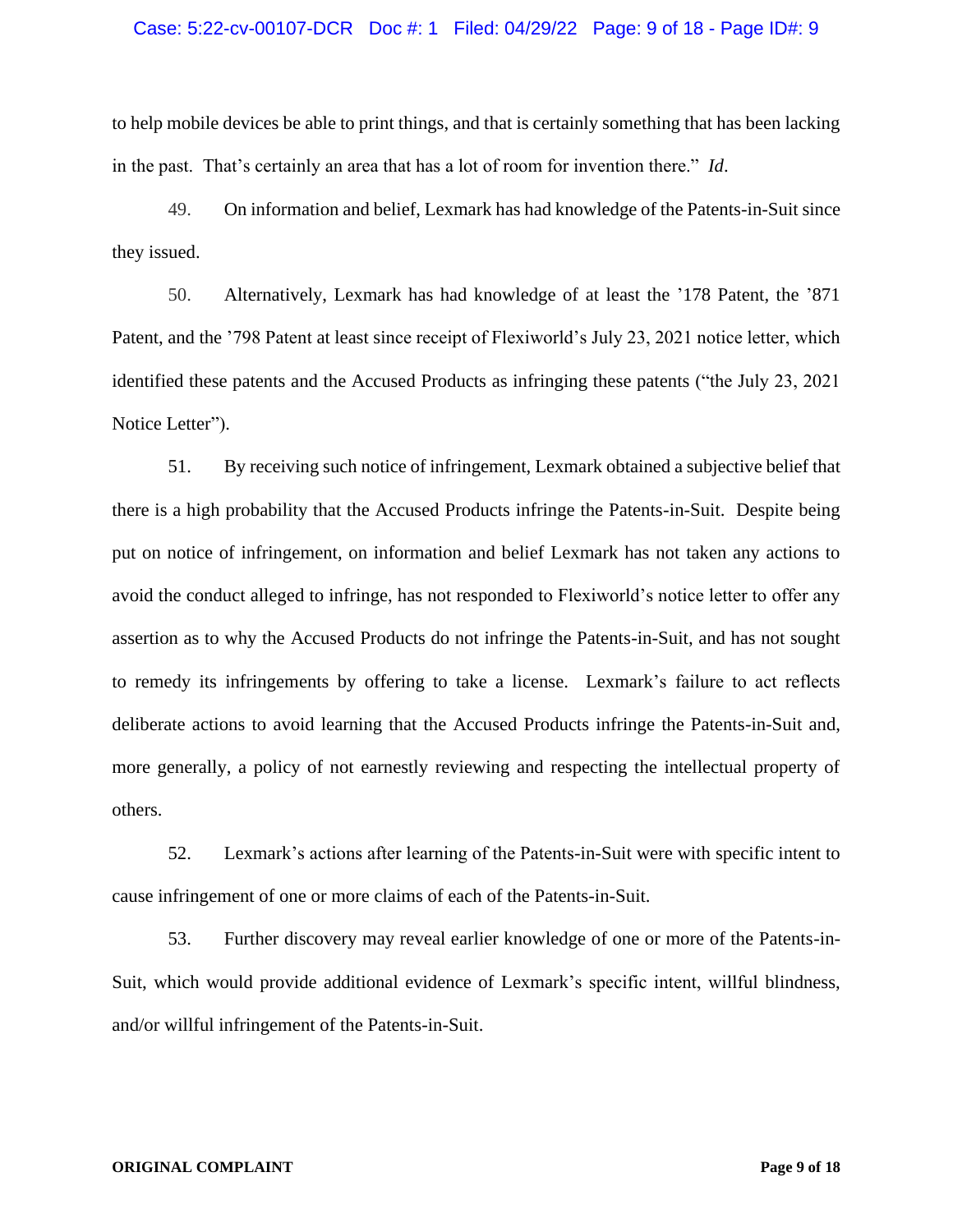## Case: 5:22-cv-00107-DCR Doc #: 1 Filed: 04/29/22 Page: 10 of 18 - Page ID#: 10

54. Despite having knowledge of the Patents-in-Suit, as well as knowledge that it was directly and/or indirectly infringing one or more claims of each Patent-in-Suit, Lexmark nevertheless proceeded to infringe the Patents-in-Suit, and induce others to do the same, with full and complete knowledge of the applicability of the Patents-in-Suit to the Accused Products, without a license and without a good faith belief that the claims of the Patents-in-Suit were not infringed. As noted above, this includes, but is not limited to, the willful blindness of Lexmark including its refusal to investigate whether the Accused Products infringe the Patents-in-Suit.

55. Flexiworld has been damaged as a result of Lexmark's infringing conduct. Lexmark is therefore liable to Flexiworld in an amount that adequately compensates Flexiworld for Lexmark's infringement, which, by law, cannot be less than a reasonable royalty, together with interest and costs as fixed by this Court under 35 U.S.C. § 284.

56. In addition, for the reasons discussed herein, Lexmark's infringing activities detailed in this Complaint and **Exhibits 5-8** have been willful, egregious, wanton, and deliberate in disregard to Flexiworld's rights, justifying a finding of willful infringement, enhanced damages under 35 U.S.C. § 284 and attorneys' fees and costs incurred in prosecuting this action under 35 U.S.C. § 285.

57. Lexmark markets and sells other products that are not covered by the claims of the Patents-in-Suit but that were sold with or in conjunction with the Accused Products (e.g., printer ink). Accordingly, Flexiworld is entitled to collect damages from Lexmark for convoyed sales of certain non-patented items.

58. Lexmark failed to obtain permission from Flexiworld to make, use, sell, offer to sell, or import products incorporating the inventions claimed in the Patents-in-Suit including, but not limited to, the Accused Products.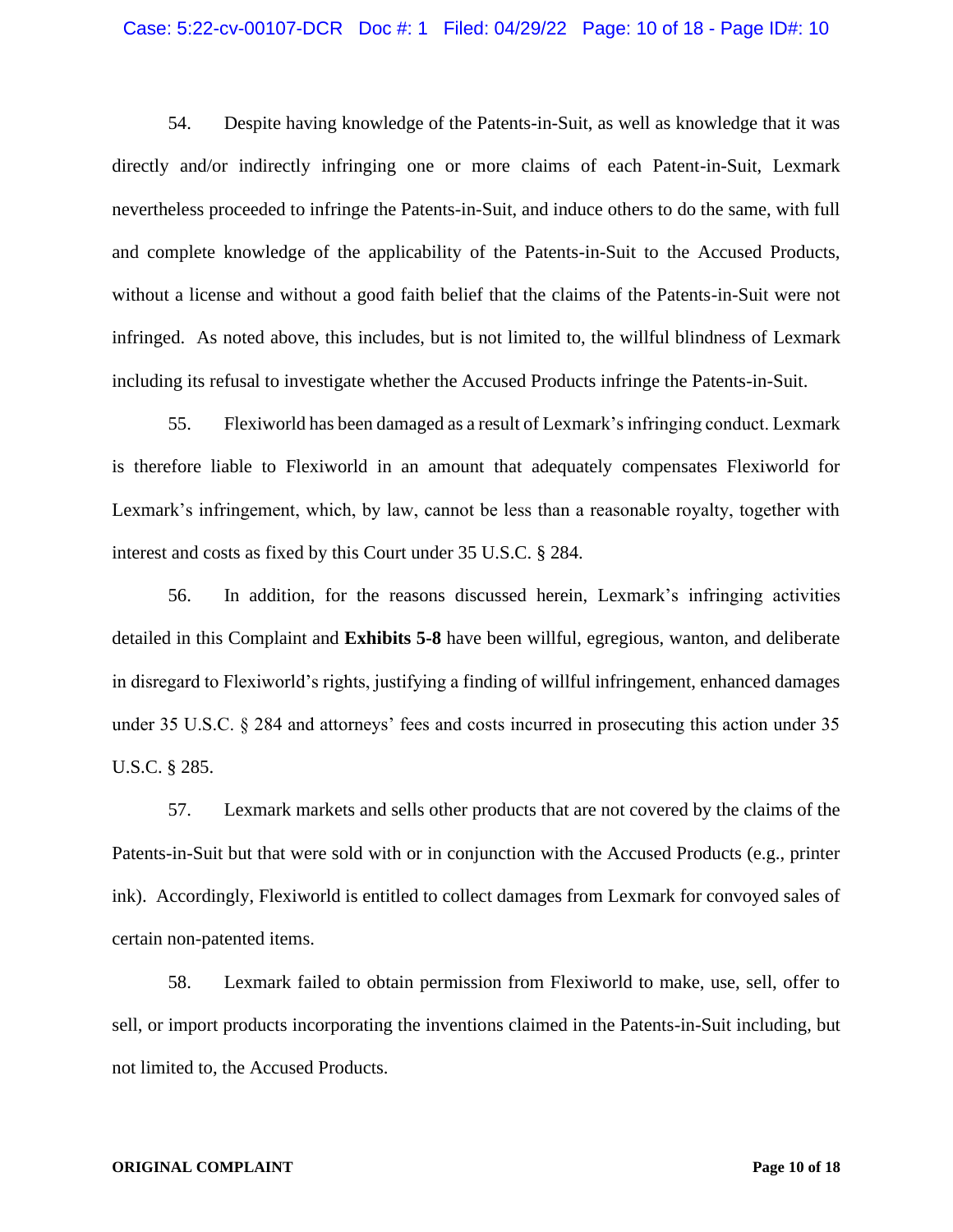59. Attached hereto are **Exhibits 5-8,** and incorporated herein by reference, are representative claim charts detailing how exemplar Accused Products have infringed the Patentsin-Suit.

60. For each count of infringement listed below, Flexiworld incorporates and re-states the allegations contained in the preceding paragraphs above, including these General Allegations, as if fully set forth in each count of infringement.

## **COUNT I – INFRINGEMENT OF THE '178 PATENT**

61. Flexiworld incorporates herein the allegations made in paragraphs 1 through 60.

62. Lexmark has directly infringed one or more claims of the '178 Patent, including, for example, claim 7, in violation of 35 U.S.C. § 271(a) by making, using, selling, offering for sale, and/or importing into the United States infringing products including, but not limited to, the Accused Wireless Printers.

63. An exemplary claim chart demonstrating Lexmark's infringement of the '178 Patent, as well as Lexmark's customers' infringement of the '178 Patent, which is induced by Lexmark, is attached as **Exhibit 5** and incorporated herein by reference.

64. Additionally, on information and belief, Lexmark has indirectly infringed the '178 Patent in violation of 35 U.S.C. § 271(b) at least by inducing customers to purchase the Accused Wireless Printers and/or by instructing customers how to use the Accused Wireless Printers in a way that directly infringes at least claim 7 of the '178 Patent.

65. Lexmark has had actual knowledge of the '178 Patent since issuance of the '178 Patent. Alternatively, Lexmark has had actual knowledge of the '178 Patent since receipt of the July 23, 2021 Notice Letter.

#### **ORIGINAL COMPLAINT Page 11 of 18**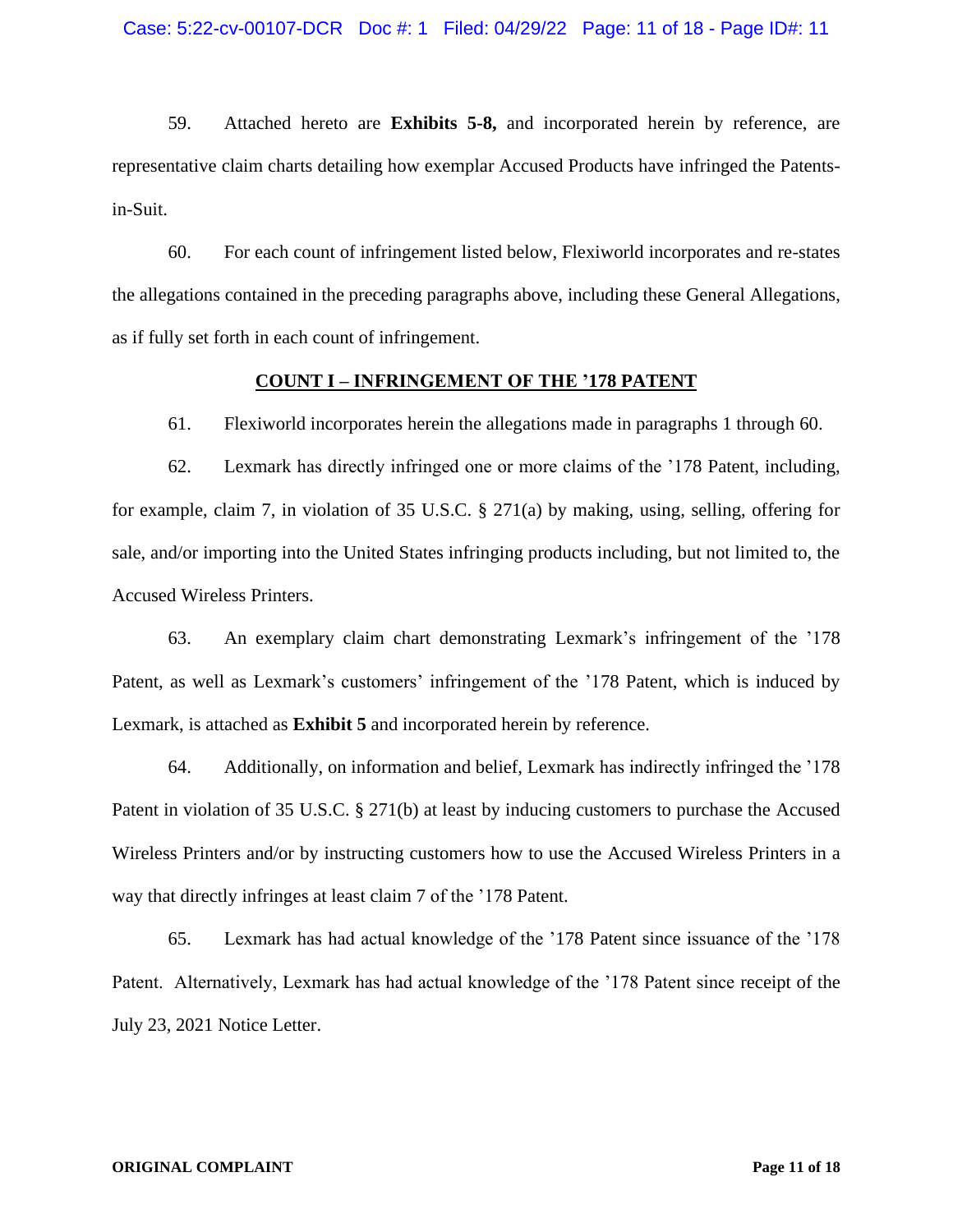## Case: 5:22-cv-00107-DCR Doc #: 1 Filed: 04/29/22 Page: 12 of 18 - Page ID#: 12

66. Despite Lexmark's knowledge of the '178 Patent and of its infringement of the '178 Patent, Lexmark has not sought to remedy its infringement or sought to identify any good faith belief as to why it does not infringe the '178 Patent.

67. On information and belief, Lexmark's actions represented a specific intent to induce infringement of at least claim 7 of the '178 Patent. For example, Lexmark offered its customers extensive customer support and instructions that instructed and encouraged its customers to infringe the '178 Patent via at least their use of the Accused Wireless Printers. *See, e.g.,* [https://support.lexmark.com/en\\_us.html;](https://support.lexmark.com/en_us.html) *see also* **Exhibit 5** and materials cited therein.

68. As a result of Lexmark's infringement of the '178 Patent, Flexiworld has suffered and is owed monetary damages adequate to compensate it for the infringement under 35 U.S.C. § 284, but in no event less than a reasonable royalty.

69. In addition, Lexmark's infringing activities detailed in this Complaint and **Exhibit 5** have been willful, egregious, wanton, and deliberate in disregard to Flexiworld's rights, justifying a finding of willful infringement, enhanced damages under 35 U.S.C. § 284 and attorneys' fees and costs incurred in prosecuting this action under 35 U.S.C. § 285.

#### **COUNT II – INFRINGEMENT OF THE '871 PATENT**

70. Flexiworld incorporates herein the allegations made in paragraphs 1 through 60.

71. Lexmark has directly infringed one or more claims of the '871 Patent, including, for example, claim 1, in violation of 35 U.S.C. § 271(a) by making, using, selling, offering for sale, and/or importing into the United States infringing products including, but not limited to, the Accused Wireless Printers.

#### **ORIGINAL COMPLAINT Page 12 of 18**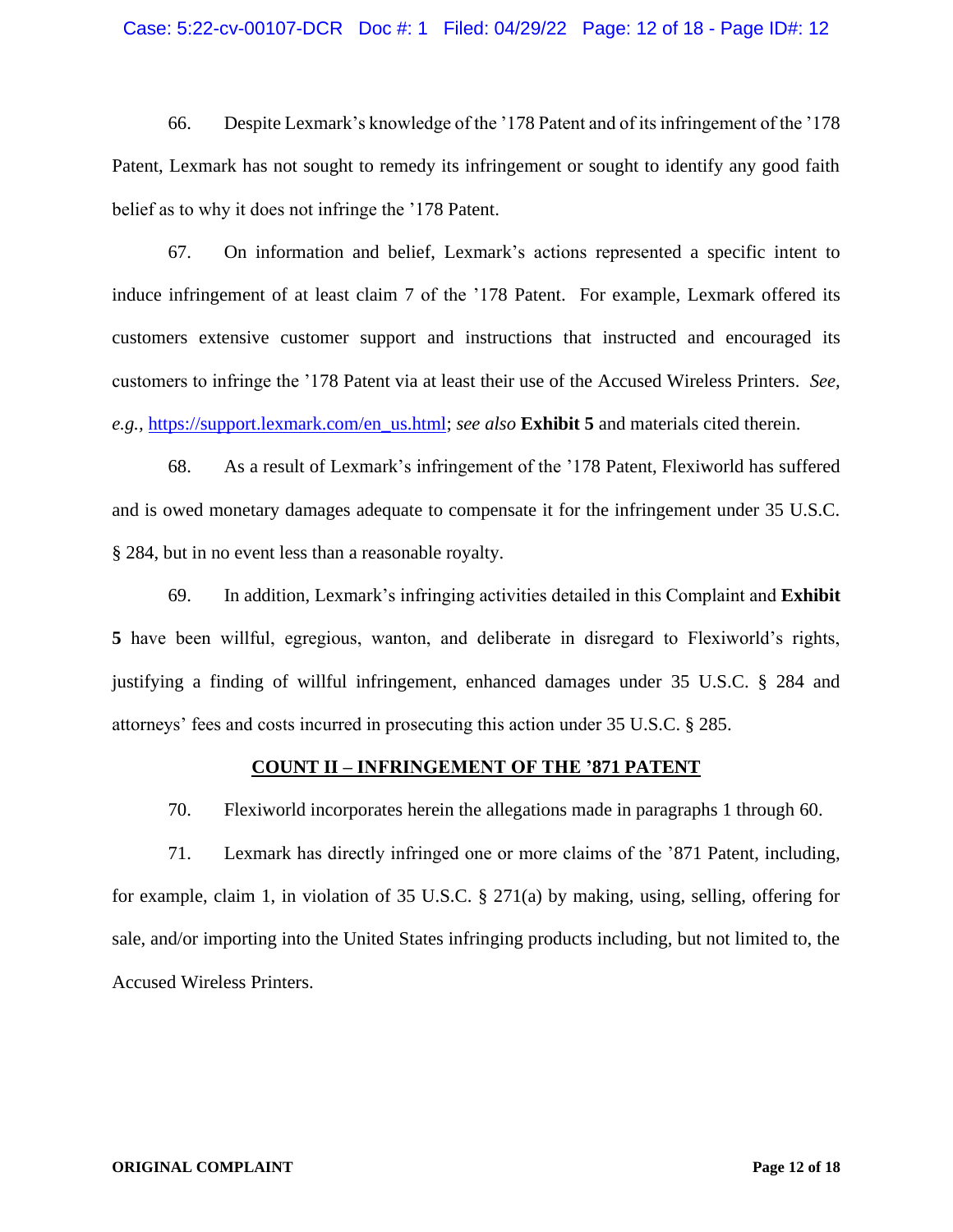### Case: 5:22-cv-00107-DCR Doc #: 1 Filed: 04/29/22 Page: 13 of 18 - Page ID#: 13

72. An exemplary claim chart demonstrating Lexmark's infringement of the '871 Patent, as well as Lexmark's customers' infringement of the '871 Patent, which is induced by Lexmark, is attached as **Exhibit 6** and incorporated herein by reference.

73. Additionally, on information and belief, Lexmark has indirectly infringed the '871 Patent in violation of 35 U.S.C. § 271(b) at least by inducing customers to purchase the Accused Wireless Printers and/or by instructing customers how to use the Accused Wireless Printers in a way that directly infringes at least claim 1 of the '871 Patent.

74. Lexmark has had actual knowledge of the '871 Patent since issuance of the '871 Patent. Alternatively, Lexmark has had actual knowledge of the '871 Patent since receipt of the July 23, 2021 Notice Letter.

75. Despite Lexmark's knowledge of the '871 Patent and of its infringement of the '871 Patent, Lexmark has not sought to remedy its infringement or sought to identify any good faith belief as to why it does not infringe the '871 Patent.

76. On information and belief, Lexmark's actions represented a specific intent to induce infringement of at least claim 1 of the '871 Patent. For example, Lexmark offered its customers extensive customer support and instructions that instructed and encouraged its customers to infringe the '871 Patent via at least their use of the Accused Wireless Printers. *See, e.g.,* [https://support.lexmark.com/en\\_us.html;](https://support.lexmark.com/en_us.html) *see also* **Exhibit 6** and materials cited therein.

77. As a result of Lexmark's infringement of the '871 Patent, Flexiworld has suffered and is owed monetary damages adequate to compensate it for the infringement under 35 U.S.C. § 284, but in no event less than a reasonable royalty.

78. In addition, Lexmark's infringing activities detailed in this Complaint and **Exhibit 6** have been willful, egregious, wanton, and deliberate in disregard to Flexiworld's rights,

#### **ORIGINAL COMPLAINT Page 13 of 18**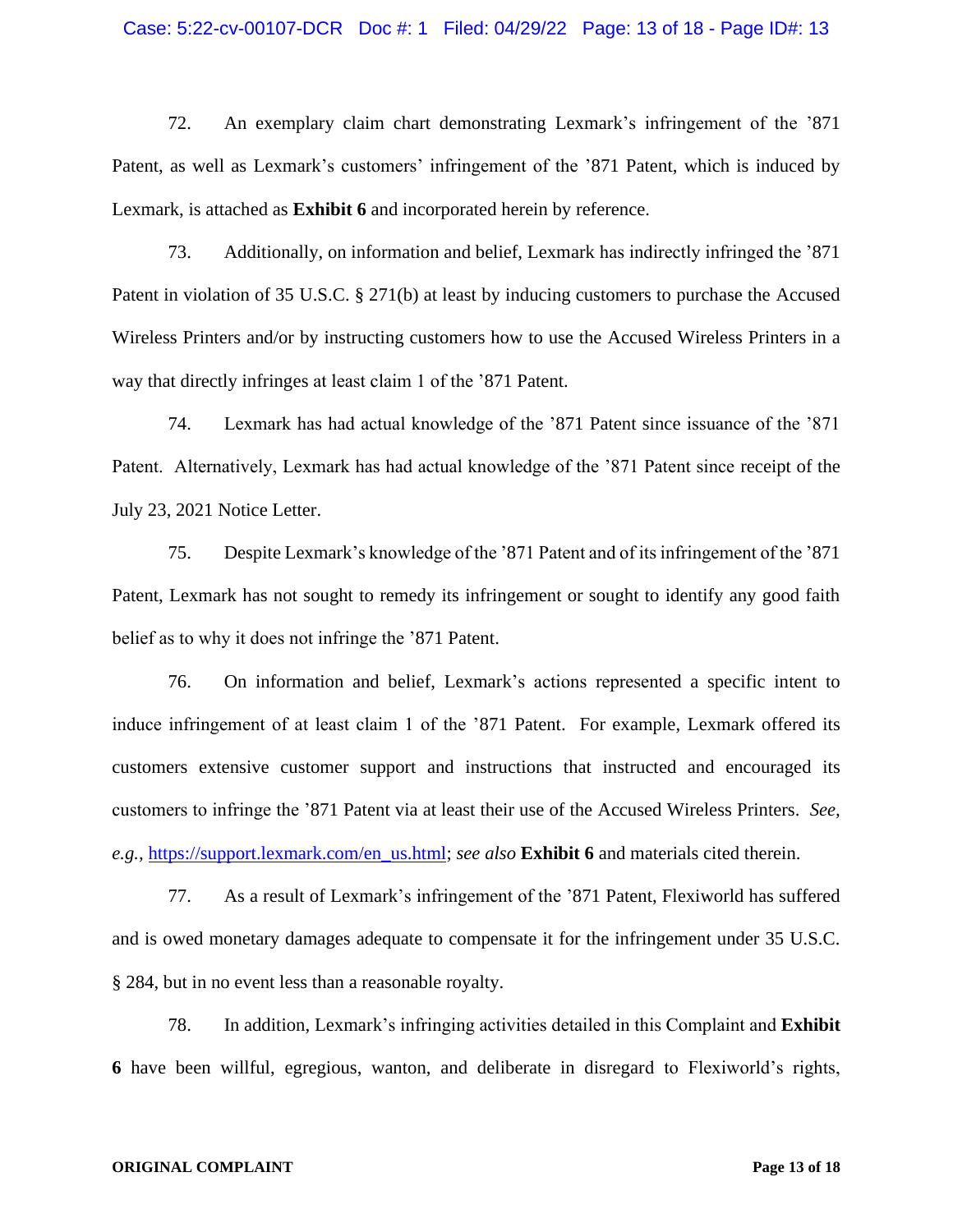justifying a finding of willful infringement, enhanced damages under 35 U.S.C. § 284 and attorneys' fees and costs incurred in prosecuting this action under 35 U.S.C. § 285.

# **COUNT III – INFRINGEMENT OF THE '798 PATENT**

79. Flexiworld incorporates herein the allegations made in paragraphs 1 through 60.

80. Lexmark has directly infringed one or more claims of the '798 Patent, including, for example, claim 1, in violation of 35 U.S.C. § 271(a) by making, using, selling, offering for sale, and/or importing into the United States infringing products including, but not limited to, the Accused Products.

81. An exemplary claim chart demonstrating Lexmark's infringement of the '798 Patent, as well as Lexmark's customers' infringement of the '798 Patent, which is induced by Lexmark, is attached as **Exhibit 7** and incorporated herein by reference.

82. Additionally, on information and belief, Lexmark has indirectly infringed the '798 Patent in violation of 35 U.S.C. § 271(b) at least by inducing customers to purchase the Accused Products and/or by instructing customers how to use the Accused Products in a way that directly infringes at least claim 1 of the '798 Patent.

83. Lexmark has had actual knowledge of the '798 Patent since issuance of the '798 Patent. Alternatively, Lexmark has had actual knowledge of the '798 Patent since receipt of the July 23, 2021 Notice Letter.

84. Despite Lexmark's knowledge of the '798 Patent and of its infringement of the '798 Patent, Lexmark has not sought to remedy its infringement or sought to identify any good faith belief as to why it does not infringe the '798 Patent.

85. On information and belief, Lexmark's actions represented a specific intent to induce infringement of at least claim 1 of the '798 Patent. For example, Lexmark offers its customers extensive customer support and instructions that instructed and encouraged its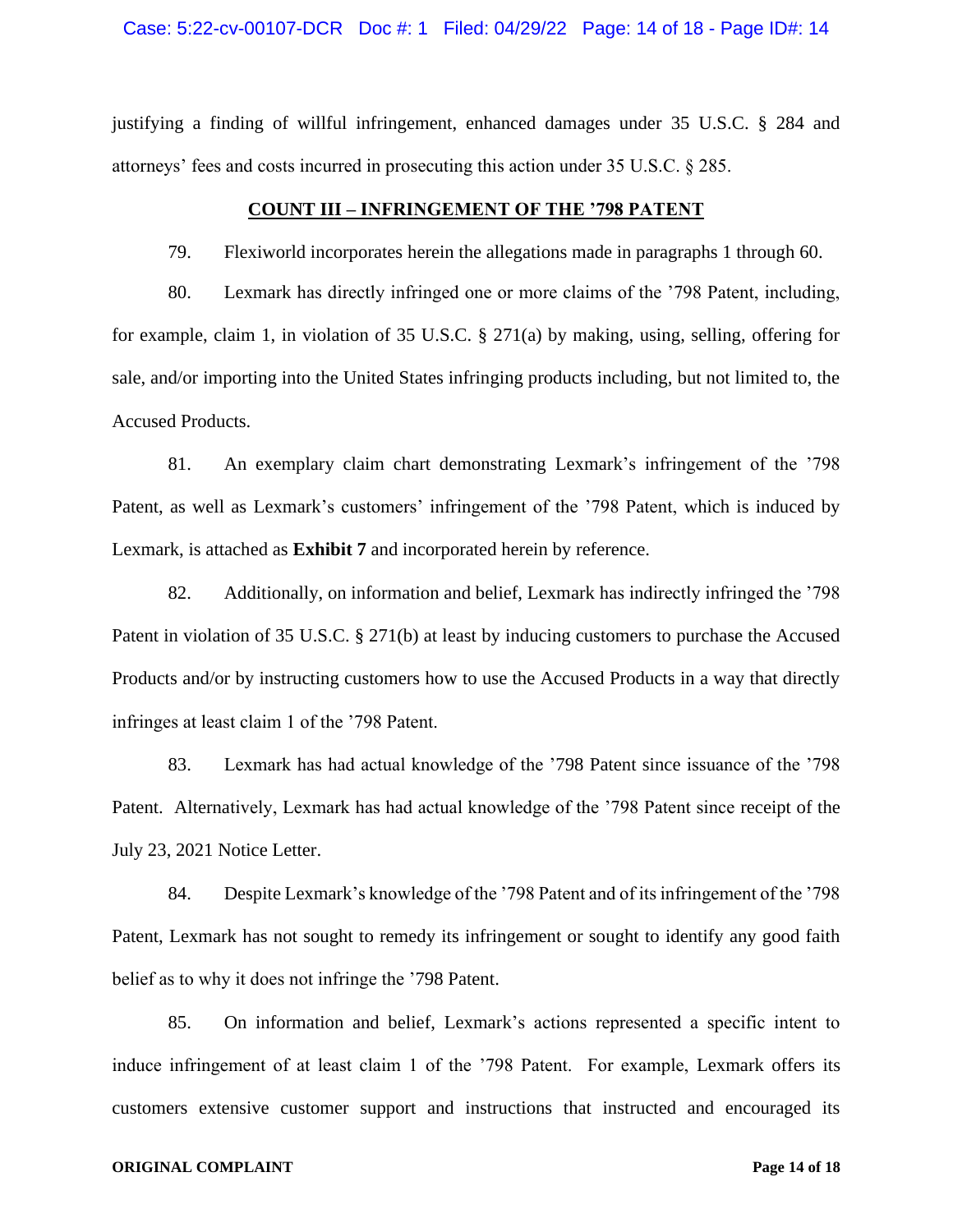## Case: 5:22-cv-00107-DCR Doc #: 1 Filed: 04/29/22 Page: 15 of 18 - Page ID#: 15

customers to infringe the '798 Patent via at least their use of the Accused Products. *See, e.g.,*  [https://support.lexmark.com/en\\_us.html;](https://support.lexmark.com/en_us.html) *see also* **Exhibit 7** and materials cited therein.

86. As a result of Lexmark's infringement of the '798 Patent, Flexiworld has suffered and is owed monetary damages adequate to compensate it for the infringement under 35 U.S.C. § 284, but in no event less than a reasonable royalty.

87. In addition, Lexmark's infringing activities detailed in this Complaint and **Exhibit 7** have been willful, egregious, wanton, and deliberate in disregard to Flexiworld's rights, justifying a finding of willful infringement, enhanced damages under 35 U.S.C. § 284 and attorneys' fees and costs incurred in prosecuting this action under 35 U.S.C. § 285.

#### **COUNT IV – INFRINGEMENT OF THE '056 PATENT**

88. Flexiworld incorporates herein the allegations made in paragraphs 1 through 60.

89. Lexmark has directly infringed one or more claims of the '056 Patent, including, for example, claim 1, in violation of 35 U.S.C.  $\S$  271(a) by making, using, selling, offering for sale, and/or importing into the United States infringing products including, but not limited to, the Accused Wireless Printers.

90. An exemplary claim chart demonstrating Lexmark's infringement of the '056 Patent, as well as Lexmark's customers' infringement of the '056 Patent, which is induced by Lexmark, is attached as **Exhibit 8** and incorporated herein by reference.

91. Additionally, on information and belief, Lexmark has indirectly infringed the '056 Patent in violation of 35 U.S.C. § 271(b) at least by inducing customers to purchase the Accused Wireless Printers and/or by instructing customers how to use the Accused Wireless Printers in a way that directly infringes at least claim 1 of the '056 Patent.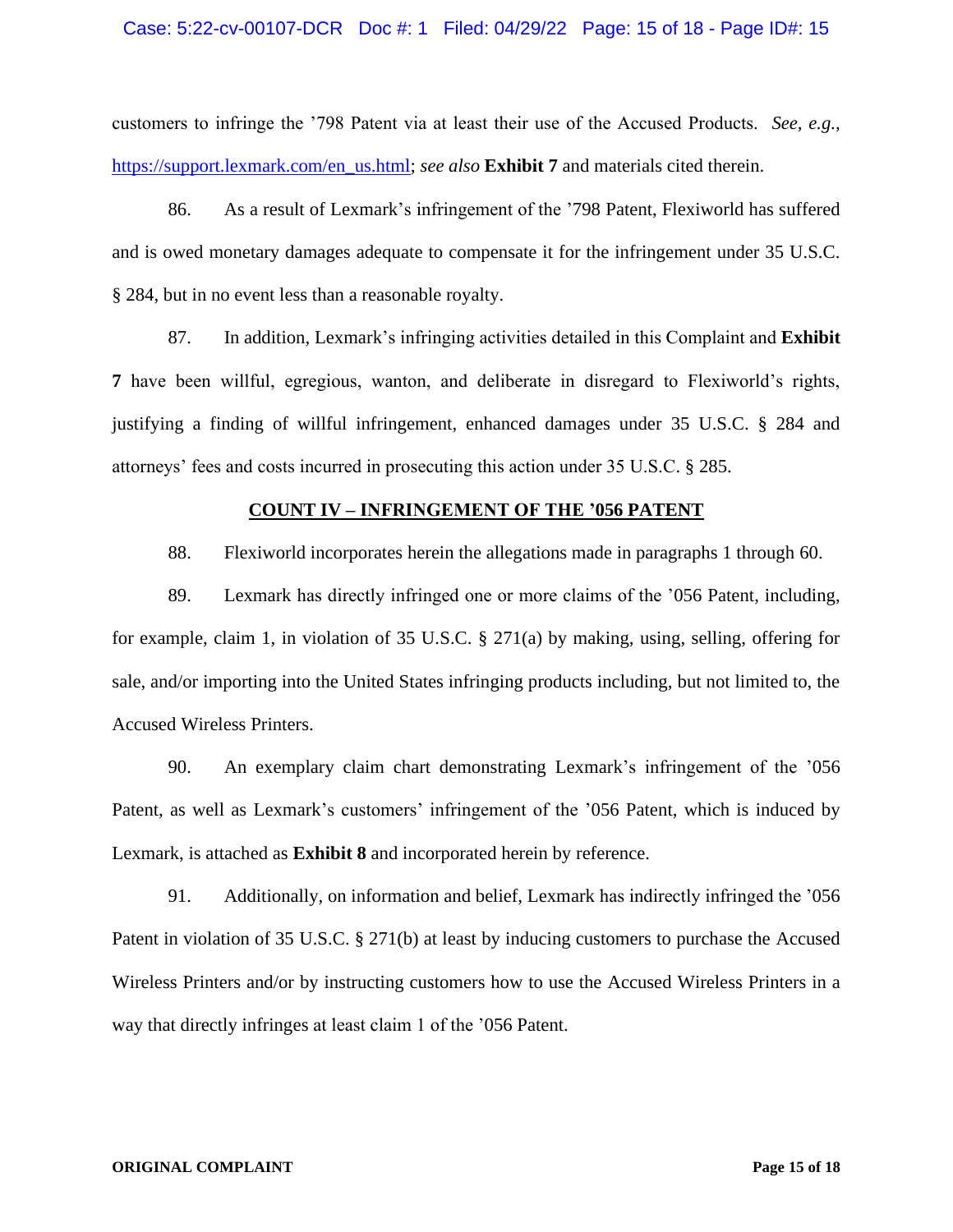## Case: 5:22-cv-00107-DCR Doc #: 1 Filed: 04/29/22 Page: 16 of 18 - Page ID#: 16

92. On information and belief, Lexmark has had actual knowledge of the '056 Patent since issuance of the '056 Patent.

93. Despite Lexmark's knowledge of the '056 Patent and of its infringement of the '056 Patent, Lexmark has not sought to remedy its infringement or sought to identify any good faith belief as to why it does not infringe the '056 Patent.

94. On information and belief, Lexmark's actions represented a specific intent to induce infringement of at least claim 1 of the '056 Patent. For example, Lexmark offers its customers extensive customer support and instructions that instructed and encouraged its customers to infringe the '056 Patent via at least their use of the Accused Wireless Printers. *See, e.g.,* [https://support.lexmark.com/en\\_us.html;](https://support.lexmark.com/en_us.html) *see also* **Exhibit 8** and materials cited therein.

95. As a result of Lexmark's infringement of the '056 Patent, Flexiworld has suffered and is owed monetary damages adequate to compensate it for the infringement under 35 U.S.C. § 284, but in no event less than a reasonable royalty.

96. In addition, Lexmark's infringing activities detailed in this Complaint and **Exhibit 8** have been willful, egregious, wanton, and deliberate in disregard to Flexiworld's rights, justifying a finding of willful infringement, enhanced damages under 35 U.S.C. § 284 and attorneys' fees and costs incurred in prosecuting this action under 35 U.S.C. § 285.

# **DEMAND FOR A JURY TRIAL**

Pursuant to Rule 38 of the Federal Rules of Civil Procedure, Flexiworld demands a trial by jury on all issues triable of right by a jury.

#### **PRAYER FOR RELIEF**

WHEREFORE, Flexiworld respectfully requests that this Court enter judgment in its favor and grant the following relief: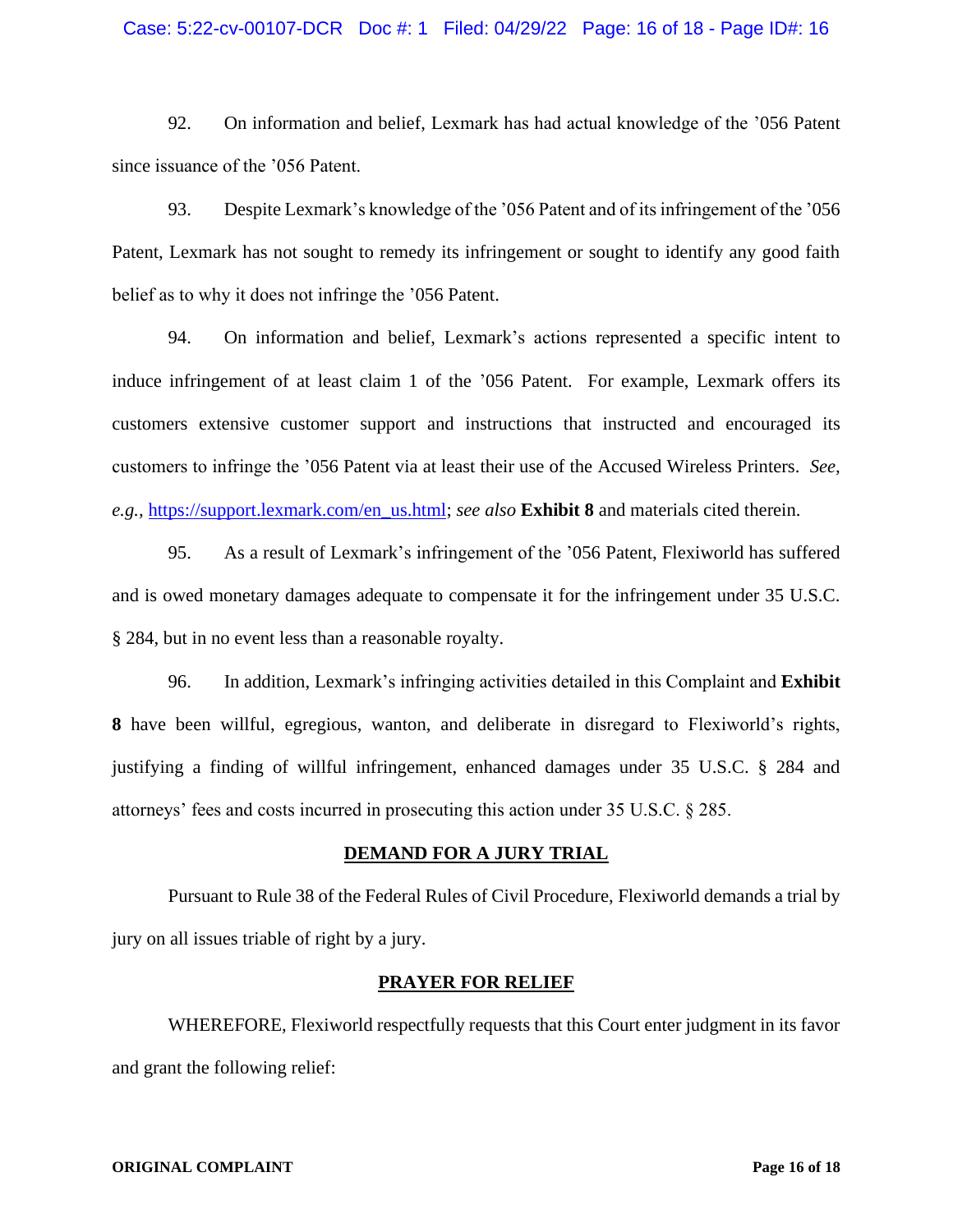- a. A judgment that Lexmark has directly and/or indirectly infringed one or more claims of each of the Patents-in-Suit;
- b. A judgment and order requiring Lexmark to pay Flexiworld past damages under 35 U.S.C. § 284;
- c. A judgment and order that Lexmark has willfully infringed the Patents-in-Suit and requiring Lexmark to pay Flexiworld enhanced damages under 35 U.S.C. § 284 and attorneys' fees and costs incurred in prosecuting this action under 35 U.S.C. § 285;
- d. A judgment and order requiring Lexmark to pay Flexiworld pre-judgment and postjudgment interest on the damages award;
- e. A judgment and order requiring Lexmark to pay Flexiworld's costs; and
- f. Such other and further relief as the Court may deem just and proper.